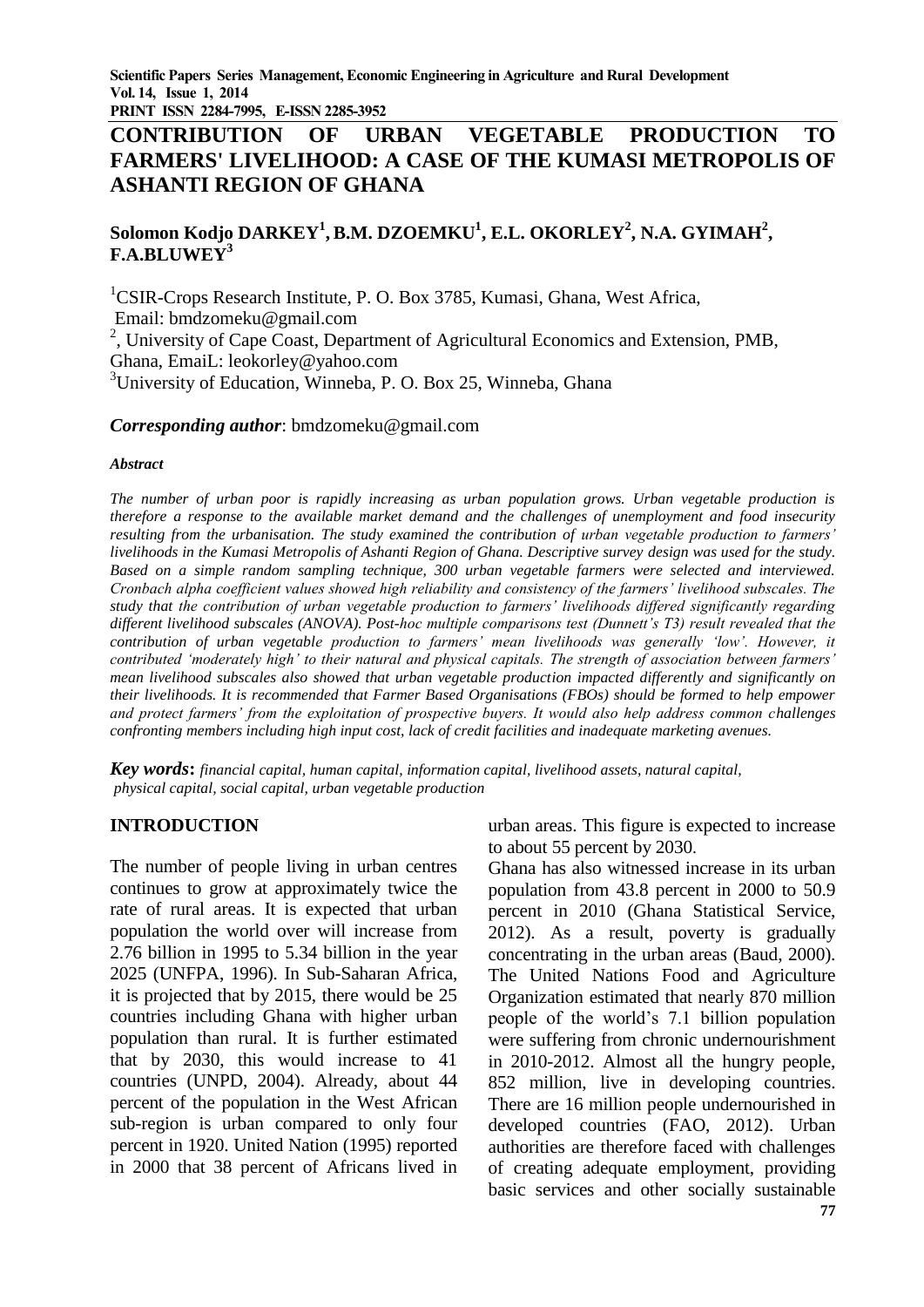## **Scientific Papers Series Management, Economic Engineering in Agriculture and Rural Development Vol. 14, Issue 1, 2014**

**PRINT ISSN 2284-7995, E-ISSN 2285-3952** 

strategies. Consequently, cities are fast becoming intervention and planning centres for strategies that aimed at eradicating hunger and poverty and improve livelihoods to enhance food security and nutrition for the urban poor and vulnerable households.

Urban agriculture is one such strategy that enhances food security, stimulates local economic development, and facilitates social inclusion and poverty alleviation (Hovorka and Keboneilwe, 2004). As a remedy to the urban poverty, an increasing number of city dwellers have resorted to all kinds of income generating activities in the urban informal sector. These include intensive irrigated agriculture; mostly vegetables for either all-year-round or dry season production (Cofie *et al.,* 2003). Irrigated urban agriculture contributes significantly to urban food supply especially leafy vegetables for low income households. Income from irrigated farming is about 2-3 times that of the traditional rain-fed agriculture (Danso *et al.,* 2002). The comparative advantages of urban over peri-urban agriculture are market proximity, needless of refrigeration and storage facilities for perishable crops and minimal transportation costs (Obuobie *et al.,* 2006). Urban agriculture in cities like Accra and Kumasi in Ghana for instance supply up to 90 percent of the most perishable vegetables (Drechsel *et al.,* 2006).

These vegetables serve as major and efficient sources of micronutrients considering both per unit of land occupied and per unit production cost compared to other crops (AVRDC, 1996). The importance of urban vegetable production to improve vitamin and micronutrient supply especially for the urban poor is recognized by international policy-makers (FAO, 1996). A minimum daily intake of 200 grams of vegetables is necessary to meet the micronutrient requirements of the human body. However, vegetable consumption in most developing countries is far below the recommended level (Gura, 1995).

Urban vegetable farming contributes substantially to the economy of Ghana in general and the Kumasi Metropolis in particular beyond the provision of livelihoods and food security. Though, extensive work has

been done on urban vegetable production over the years in Ghana and Kumasi Metropolis in particular, the contribution of urban vegetable production to farmers' livelihoods has not been adequately examined. The study therefore seeks to fill in this information gap.

The objective of this study was to determine the contribution of urban vegetable production to farmers' livelihoods in the Kumasi Metropolis of Ashanti Region of Ghana.

### **MATERIALS AND METHODS**

The study was carried out in Kumasi, the capital of the Ashanti region. It is between latitude  $6.40^{\circ}$  N and longitude 1.30<sup>0</sup>- 1.35<sup>0</sup> W. The total land area of the region is about 24,389 Km<sup>2</sup> with a projected urban population **of** 1,889,934 by 2009 with an annual growth rate of 5.4 percent (KMA, 2006). The average minimum and maximum temperatures are  $21.5^{\circ}$ C and  $30.7^{\circ}$ C respectively. The region has bimodal rainfall regime stretching from April to July for the major season and from late August to November for the minor season. The mean annual rainfall is 214.3 mm and 165.2 mm for the major and minor seasons respectively.

The study focused on open-space vegetable growing areas in urban Kumasi. The population for the study consisted of all openspace vegetable farmers in the Kumasi Metropolis of Ashanti Region of Ghana. A simple random sampling technique was used to select a sample size of 300 vegetable farmers. A list of 408 farmers provided by the Ministry of Food and Agriculture (MoFA) helped in minimizing bias to ensure representativeness, reliability and generalisability of the results. Primary data for the study was generated through the use of interview schedule. The enumerators were trained by the researcher on the instrument administration.

Farmers' livelihoods were sub-scaled under natural, information, financial, human, social and physical capitals. The livelihood indicators were developed by asking farmers direct questions. These questions were similar to those developed by DFID (1999), Bosompim (2006) and Akaba (2008) in their measure of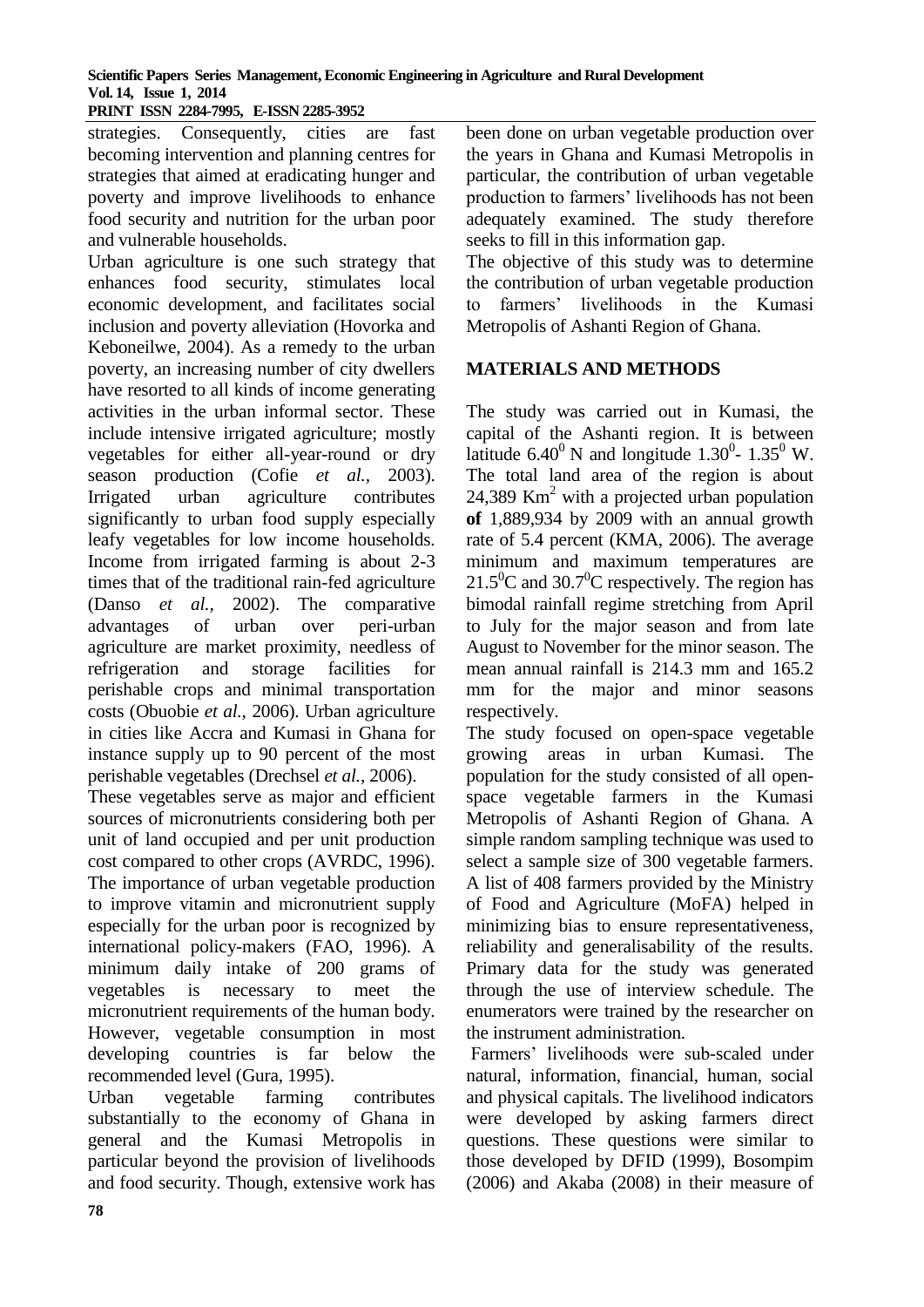### **Scientific Papers Series Management, Economic Engineering in Agriculture and Rural Development Vol. 14, Issue 1, 2014**

**PRINT ISSN 2284-7995, E-ISSN 2285-3952** 

livelihood. Likert-type scale was developed and used by the farmers to rate the livelihood subscale indicators. The reliability and internal consistency of the subscales were determined using Cronbach's alpha coefficient test. The test results of the livelihood subscales showed that the instrument was reliable and consistent according to Palant (2001) and Hueta and Lugo (1996). The data was analysed using Statistical Package for the Social Sciences (SPSS).

One-way analysis of variance was computed to determine whether statistically significant differences existed among the farmers' mean livelihood subscales as a result of their urban vegetable production. Levene's test was then used to determine the appropriate post-hoc multiple comparisons to be used to find where significant differences actually existed among the mean livelihood subscales. Dunnett's T3 was chosen as the appropriate post-hoc multiple comparisons test for the mean livelihood subscales. The strength of association between the farmers' mean livelihoods (Eta Squared) was also calculated to assess the importance of the significant differences by dividing the sums of square between groups by the total sums of square. The result was then interpreted using Cohen (1988) conversion guideline.

### **RESULTS AND DISCUSSIONS**

Urban vegetable production is a major business venture in the major cities of Ghana. It contributes to the livelihoods of the urban poor.

Table 1.Analysis of Variance of Farmers' Mean Livelihood Assets

| Livelihood               | Mean | <b>SD</b> | F-test | Sig.  |
|--------------------------|------|-----------|--------|-------|
| capitals                 |      |           |        |       |
| Physical Capital         | 2.44 | 1.21      | 93.37  | 0.000 |
| Natural Capital          | 2.07 | 1.23      |        |       |
| Social Capital           | 1.82 | 1.14      |        |       |
| <b>Financial Capital</b> | 1.80 | 1.05      |        |       |
| Human Capital            | 1.35 | 1.06      |        |       |
| Information              | 1.25 | 1.09      |        |       |
| Capital                  |      |           |        |       |

 $n=$  300 p<0.05 Scale: 3 = High (H); 2 = Moderately High (MH);  $1 = Low (L)$ Source: Field Survey Data, 2010

The results showed significant differences among farmers' mean livelihood subscales at 0.05 alpha levels (Table 1). The study revealed that physical and natural capitals contributed moderately high to the livelihoods. However, social, financial human and information capitals contributed low to the livelihood assets (Table 1). This implies that urban vegetable production was responsible for the observed differences and not due to chance. This suggests that urban vegetable production contributed differently to farmers' mean livelihood subscales.

Table 2. Multiple Comparisons of Contribution of Urban Vegetable Production to Farmers' Livelihood Subscales

| Livelihood                                               | Mean       |       |       |  |  |  |
|----------------------------------------------------------|------------|-------|-------|--|--|--|
| Assets                                                   | Difference |       |       |  |  |  |
| $A$ B                                                    | $(A-B)$    | Std   | Sig   |  |  |  |
|                                                          |            | Error |       |  |  |  |
| NC IC                                                    | $0.867*$   | 0.067 | 0.000 |  |  |  |
| NC FC                                                    | 0.153      | 0.073 | 0.424 |  |  |  |
| NC HC                                                    | 0.207      | 0.073 | 0.068 |  |  |  |
| NC SC                                                    | 0.121      | 0.067 | 0.663 |  |  |  |
| NC PC                                                    | $-0.488*$  | 0.071 | 0.000 |  |  |  |
| IC FC                                                    | $-0.715*$  | 0.060 | 0.000 |  |  |  |
| IC HC                                                    | $-0.660*$  | 0.053 | 0.000 |  |  |  |
| IC SC                                                    | $-0.746*$  | 0.057 | 0.000 |  |  |  |
| IC PC                                                    | $-1.355*$  | 0.066 | 0.000 |  |  |  |
| FC HC                                                    | 0.054      | 0.066 | 1.000 |  |  |  |
| FC SC                                                    | $-0.031$   | 0.059 | 1.000 |  |  |  |
| FC PC                                                    | $-0.641*$  | 0.064 | 0.000 |  |  |  |
| HC SC                                                    | $-0.086$   | 0.059 | 0.917 |  |  |  |
| HC PC                                                    | $-0.695*$  | 0.064 | 0.000 |  |  |  |
| <b>SC PC</b>                                             | $-0.609*$  | 0.057 | 0.000 |  |  |  |
| $n = 300$ * Mean difference is significant at $p < 0.05$ |            |       |       |  |  |  |
|                                                          |            |       |       |  |  |  |

 $NC=$  Natural Capital;  $HC =$  Human Capital;  $SC =$ Social Capital; IF = Information Capital;

PC = Physical Capital; FC = Financial Capital

Results showed that the mean differences among farmers' natural  $(\bar{X} = 2.07; SD = 1.23)$ , information  $(\bar{X} = 1.25; SD = 1.09)$ , financial  $(\bar{x} = 1.80; SD = 1.15)$ , human  $(\bar{x} = 1.35; SD =$ 1.06), social  $(\bar{X} = 1.82; SD = 1.14)$  and physical capitals  $(\bar{X} = 2.44; SD = 1.21)$  were statistically significant with one another at predetermined alpha level of 0.05 (Table 2). This suggests that the significant differences among the mean livelihood subscales were as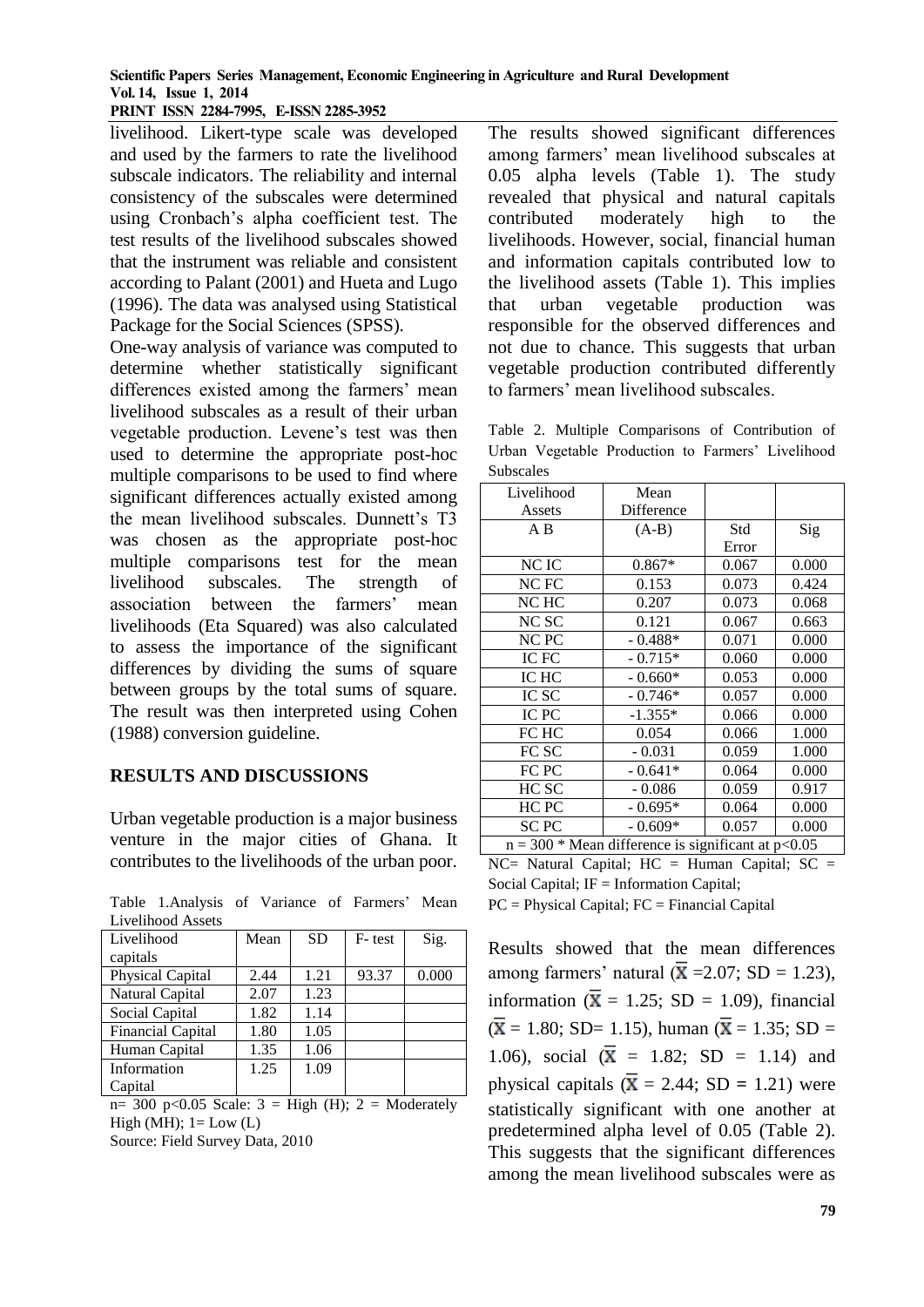#### **Scientific Papers Series Management, Economic Engineering in Agriculture and Rural Development Vol. 14, Issue 1, 2014 PRINT ISSN 2284-7995, E-ISSN 2285-3952**

a result of the farmers' urban vegetable production. The results also revealed that natural and physical capitals which were the most affected and recorded 'moderately high' mean livelihood subscales according to the scale of measurement, were significantly higher than information, financial, social and human capitals. The result is partly consistent with the findings of Bosompim (2006) that farmers are likely to invest profits accrued from their farms in the purchase of inputs and other equipment that will assist them maintain their farms than investing it in other aspects of their livelihoods. The findings of Akaba (2008) that urban vegetable contributed 'high' to farmers' natural capital and 'low' to their financial and human capitals are also consistent with this study result. On the contrary, his 'high' impact recorded on farmers' social capital and 'low' contribution to their physical capital are at variance with this research result.

Table 3.Strength of Association between Farmers' Mean Livelihood Subscales

| Livelihood     | Sum of  | df  | Mean  | F    | Sig. |
|----------------|---------|-----|-------|------|------|
| s subscales    | Squares |     | Squar |      |      |
|                |         |     | e     |      |      |
| <b>Between</b> | 284.41  | 5   | 56.88 | 93.3 | 0.00 |
| livelihood     |         |     |       |      |      |
| subscales      |         |     |       |      |      |
| Within         | 1092.8  | 179 | 0.60  |      |      |
| livelihood     |         |     |       |      |      |
| subscales      |         |     |       |      |      |
| Total          | 1377.2  | 179 |       |      |      |
|                | 8       | 9   |       |      |      |
| Eta            | 0.2     |     |       |      |      |
| Squared        |         |     |       |      |      |

The results also suggest that urban vegetable production contributed differently and significantly to farmers' livelihood subscales (Table 3). This is confirmed by the large (0.2) effect size value obtained according to Cohen (1988) convention guidelines.

Through vegetable production, farmers in the Kumasi metropolis can improve on their natural and physical capital assets more and significantly than information, financial, human and social capital assets. Multiple benefits can be generated from a single physical asset when land (natural capital)

which is used for both direct productive activities may also be endowed with financial capital when used as collateral for loans. Therefore, integrated approach needs to be designed towards improving farmers' livelihoods collectively to enhance productivity and incomes for sustainable livelihood of farmers.

## **CONCLUSIONS**

The level of contribution of urban vegetable production to the farmers' livelihood subscales in the Kumasi metropolis is generally 'low'. However, it impacted 'moderately high' on their natural and physical capitals according to the scale of measurement. Urban vegetable production contributes differently and significantly to farmers' means livelihood subscales. In conclusion, the formation of FBOs would also enhance farmers' access to information (information capital), build mutual trust among farmers and lower the cost of working together. It will further improve the effective management of common resources (social capital) and effective and efficient use of tools and equipment (physical capital) to increase farmers' productivity for more income (financial capital).

## **REFERENCES**

[1]Akaba, S., 2008, .Household food security and perceived improvement in livelihood benefits of vegetable producers in the Ketu District of the Volta Region of Ghana.

[2]AVRDC, 1996, Combating micronutrient deficiency through vegetables. Asian Vegetable Research and Development Center, Shanhua, Tainan, R.O.C. AVRDC Centerpoint, Vol.14 (1): 4-5.

[3]Baud, I.S.A., 2000, Copping with globalization. The need for research concerning the local response to globalization in developing countries. Den Haag, RAWOO.

[4]Bosompim, M., 2006, Cocoa farmers' perceived Impart of the cocoa high technology programme on their livelihoods in the Eastern Region of Ghana.

[5]Cofie, O.O, van Veenhuizen, R., Drechsel, P., 2003, Contribution of urban and peri-urban agriculture to food security in Sub-Saharan Africa. Paper presented at the Africa Day of the 3rd WWF in Kyoto, 17-3-2003.